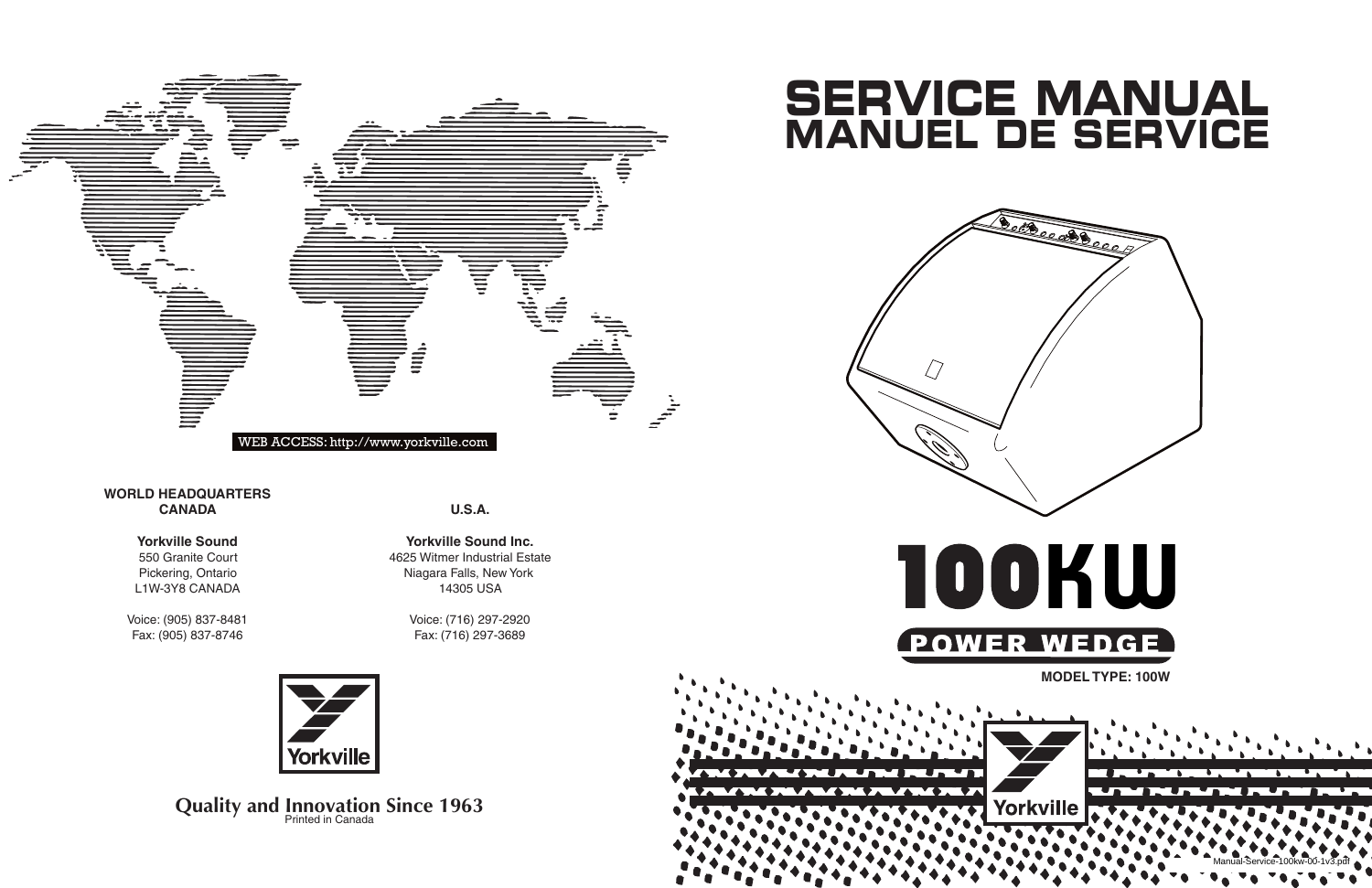#### **IMPORTANT SAFETY INSTRUCTIONS**





#### **INSTRUCTIONS PERTAINING TO A RISK OF FIRE, ELECTRIC SHOCK, OR INJURY TO PERSONS.**

### **CAUTION:**

**TO REDUCE THE RISK OF ELECTRIC SHOCK, DO NOT REMOVE COVER (OR BACK). NO USER SERVICEABLE PARTS INSIDE.**

#### **REFER SERVICING TO QUALIFIED SERVICE PERSONNEL.**

#### **Read Instructions:**

The **Owner's Manual** should be read and understood before operation of your unit. Please, save these instructions for future reference.

#### **Packaging:**

Keep the box and packaging materials, in case the unit needs to be returned for service.

#### **Warning:**

When using electric products, basic precautions should always be followed, including the following:

#### **Power Sources:**

Your unit should be connected to a power source only of the voltage specified in the owners manual or as marked on the unit. This unit has a polarized plug. Do not use with an extension cord or receptacle unless the plug can be fully inserted. Precautions should be taken so that the grounding scheme on the unit is not defeated.

#### **Hazards:**

Do not place this product on an unstable cart, stand, tripod, bracket or table. The product may fall, causing serious personal injury and serious damage to the product. Use only with cart, stand, tripod, bracket, or table recommended by the manufacturer or sold with the product. Follow the manufacturer's instructions when installing the product and use mounting accessories recommended by the manufacturer.

The apparatus should not be exposed to dripping or splashing water; no objects filled with liquids should be placed on the apparatus.

Terminals marked with the "lightning bolt" are hazardous live; the external wiring connected to these terminals require installation by an instructed person or the use of ready made leads or cords. No naked flame sources, such as lighted candles, should be

placed on the apparatus.

#### **Power Cord:**

The AC supply cord should be routed so that it is unlikely that it will be damaged. If the AC supply cord is damaged **DO NOT OPERATE THE UNIT**.

#### **Service:**

The unit should be serviced only by qualified service personnel.

**INSTRUCTIONS RELATIVES AU RISQUE DE FEU, CHOC ÉLECTRIQUE, OU BLESSURES AUX PERSONNES.**

#### **AVIS:**

**AFIN DE REDUIRE LES RISQUE DE CHOC ELECTRIQUE, N'ENLEVEZ PAS LE COUVERT (OU LE PANNEAU ARRIERE). NE CONTIENT AUCUNE PIECE REPARABLE PAR L'UTILISATEUR.**

#### **CONSULTEZ UN TECHNICIEN QUALIFIE POUR L'ENTRETIENT.**

#### **Veuillez lire le manuel:**

Il contient des informations qui devraient êtres comprises avant l'opération de votre appareil. Conservez S.V.P. ces instructions pour consultations ultérieures

#### **Emballage:**

Conservez la boite au cas ou l'appareil devait être retourner pour réparation.

#### **Attention:**

Lors de l'utilisation de produits électrique, assurez-vous d'adhérer à des précautions de bases incluant celle qui suivent:

#### **Alimentation:**

L'appareil ne doit être branché qu'à une source d'alimentation correspondant au voltage spécifié dans le manuel ou tel qu'indiqué sur l'appareil. Cet appareil est équipé d'une prise d'alimentation polarisée. Ne pas utiliser cet appareil avec un cordon de raccordement à moins qu'il soit possible d'insérer complètement les trois lames. Des précautions doivent êtres prises afin d'eviter que le système de mise à la terre de l'appareil ne soit désengagé.

#### **Risque:**

Ne pas placer cet appareil sur un chariot, un support, un trépied ou une table instables. L'appareil pourrait tomber et blesser quelqu'un ou subir des dommages importants. Utiliser seulement un chariot, un support, un trépied ou une table recommandés par le fabricant ou vendus avec le produit. Suivre les instructions du fabricant pour installer l'appareil et utiliser les accessoires recommandés par le fabricant.

Il convient de ne pas placer sur l'appareil de sources de flammes nues, telles que des bougies allumées.

L'appeil ne doit pas être exposé à des égouttements d'eau ou des éclaboussures et qu'aucun objet rempli de liquide tel que des vases ne doit être placé sur l'appareil.

Les dispositifs marqués d'une symbole "d'éclair" sont des parties dangereuses au toucher et que les câblages extérieurs connectés à ces dispositifs de connection extérieure doivent être effectivés par un opérateur formé ou en utilisant des cordons déjà préparés.

#### **Cordon d'alimentation:**

Évitez d'endommager le cordon d'alimentation. **N'UTILISEZ PAS L'APPAREIL** si le cordon d'alimentation est endommagé. **Service:**

Consultez un technicien qualifié pour l'entretien de votre appareil.

safety-4v1.pdf Aug 15/05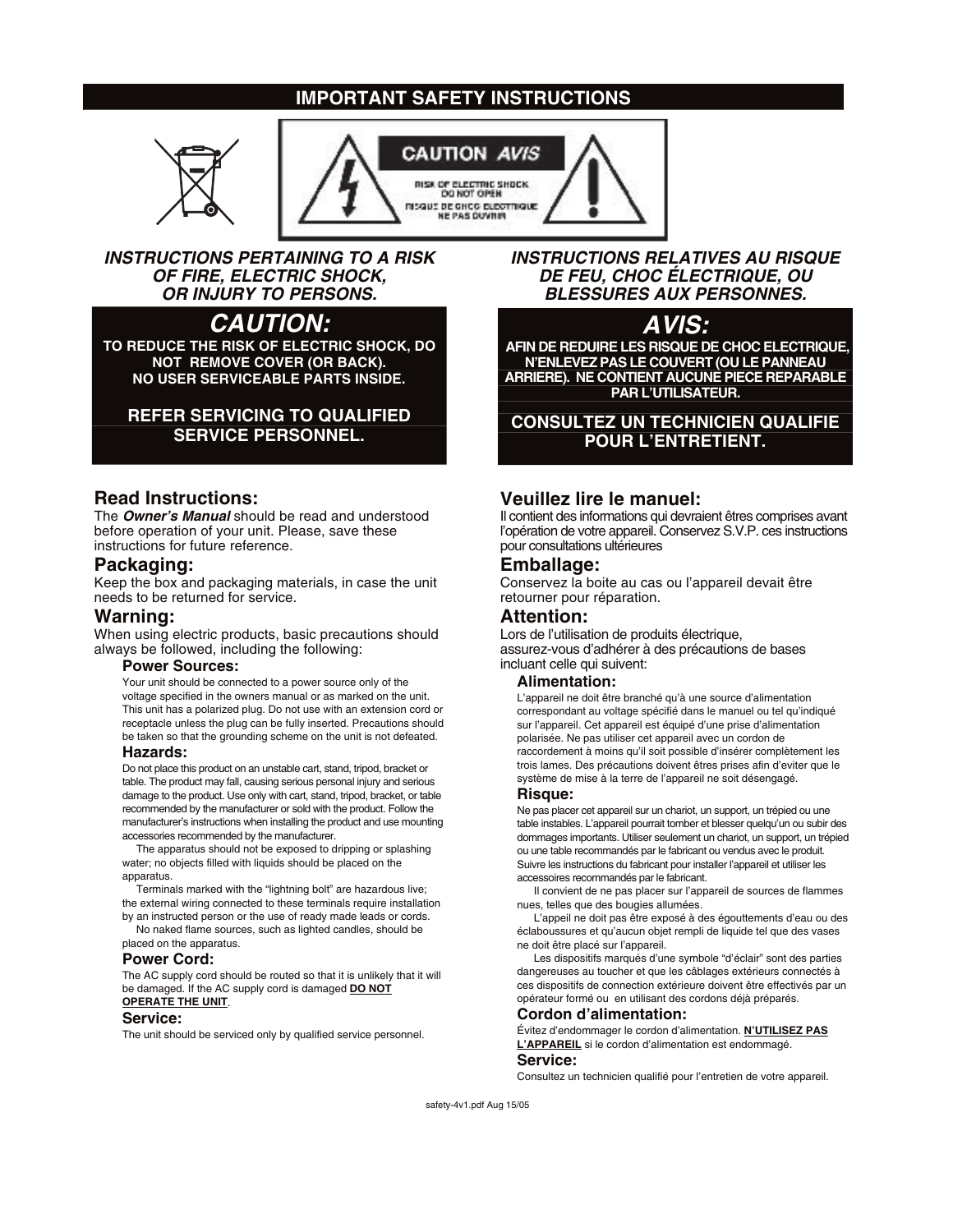|      | <b>YS No. Description</b>                                                  | Qty.                    |
|------|----------------------------------------------------------------------------|-------------------------|
|      | 6401 GRN 3MM LED 1V9 6MA HIGHEFF                                           | 1                       |
|      | 6425 BAV21 200V 0A25 DIODE<br>T&R                                          | 3                       |
| 6825 | 1N4148 75V 0A45 DIODE<br>T&R                                               | 3                       |
|      | 6438 1N4004 400V 1A0 DIODE<br>T&R                                          | 2                       |
|      |                                                                            |                         |
|      | 6827 1N5402 200V 3A0 DIODE                                                 | 4                       |
|      | 6461 1N5240BRL 10V0 0W5 ZENER 5% T&R                                       | $\overline{\mathbf{c}}$ |
|      | 6822 1N4745A<br>16V0 1W0 ZENER 5% T&R                                      | 2                       |
|      | 6824 1N5246B<br>16V0 0W5 ZENER 5% T&R                                      | $\overline{1}$          |
| 6463 | 1N5251BRL 22V0 0W5 ZENER 5% T&R                                            | 1                       |
|      | 5101 BC550C<br>TO92 NPN TRAN T&R TB                                        | $\overline{\mathbf{1}}$ |
|      | 5102 BC560C<br>TO92 PNP TRAN T&R TB                                        | $\overline{\mathbf{c}}$ |
|      |                                                                            |                         |
|      | TO92 PNP TRAN T&R TA<br>5104 MPSA56                                        | 4                       |
|      | 5109 MPSA43 TO92 NPN TRAN TA                                               | 1                       |
|      | 5119 2N5638<br>TO92 NCH JFET T&R TC                                        | 1                       |
|      | TO126 NPN TRAN<br>6774 BD139<br>TG                                         | 1                       |
|      | 6779 MJH11018 TO218 NPN TRAN DARL TI                                       | $\overline{1}$          |
|      | 6802 MJH11017 TO218 PNP TRAN DARL TI                                       | 1                       |
|      | 6840 MC33078P IC DUAL OP AMP                                               | 1                       |
|      |                                                                            |                         |
|      | 6882 TL072CP IC FET DUAL OP AMP                                            | 3                       |
|      | 6745 LM13600N IC XCONDUCTANCE AMP                                          | 1                       |
| 5402 | 15P 100V 10%CAP T&R BEAD<br><b>NPO</b>                                     | 4                       |
|      | 5406 33P 50V 10%CAP BLK BEAD<br><b>NPO</b>                                 | $\overline{1}$          |
| 5408 | _47P 100V 10%CAP T&R BEAD<br><b>NPO</b>                                    | 1                       |
|      | 5410 100P 100V 10%CAP T&R BEAD<br><b>NPO</b>                               |                         |
|      | 5420 680P 50V 10%CAP T&R BEAD<br><b>NPO</b>                                | $\frac{2}{2}$           |
|      |                                                                            |                         |
| 5422 | 1N 50V 10%CAP T&R BEAD<br><b>NPO</b>                                       | 3                       |
| 5424 | 1N5 50V 10%CAP T&R BEAD Y5P                                                | 1                       |
| 6451 | _4N7 250V 20%CAP BLK 'Y' 10MM AC                                           | 1                       |
| 5834 | 10N 250V 20%CAP BLK RAD POLY FLM                                           | $\overline{\mathbf{1}}$ |
| 6435 | _22N 275V 20%CAP BLK 'X2' 15MM AC                                          | $\overline{1}$          |
| 5307 | 39N 50V 10%CAP T&R BEAD X7R                                                | $\overline{\mathbf{c}}$ |
| 5226 | .2"FLM                                                                     | 1                       |
|      | 68N 100V 5%CAP T&R RAD                                                     |                         |
|      | 5314 100N 50V 10%CAP T&R BEAD X7R                                          | $\overline{12}$         |
|      | 5233 330N 63V 5%CAP T&R RAD .2"FLM                                         | 1                       |
| 5255 | 1U 63V 20%CAP T&R RAD .2"EL                                                | 1                       |
| 5925 | 1U5 100V 10%CAP BLK RAD POLY FLM                                           | 1                       |
| 5257 | 2U2 63V 20%CAP T&R RAD .2"EL                                               | $\overline{\mathbf{c}}$ |
| 5259 | _4U7 63V 20%CAP T&R RAD .2"EL                                              | $\overline{\mathbf{c}}$ |
|      |                                                                            |                         |
| 5260 | _22U 50V 20%CAP T&R RAD .2"EL                                              | 2                       |
| 5961 | 16V 20%CAP T&R RAD<br>.2"NP<br>33U                                         | 1                       |
| 5627 | _47U 10V 20%CAP BLK RAD NP                                                 | $\overline{1}$          |
| 5265 | _68U 25V 20%CAP T&R RAD .2"EL                                              | 1                       |
| 5267 | 25V 20%CAP T&R RAD<br>100U<br>.2"EL                                        | 1                       |
|      | 5621 470U 63V 20%CAP BLK 12X25MM EL                                        | $\overline{\mathbf{c}}$ |
|      |                                                                            |                         |
|      | 5887 2200U 50V 20%CAP BLK 18X27MM EL                                       | 2                       |
| 4403 | $\_10K$ 5B LIN 16MM<br>P <sub>14</sub>                                     | 1                       |
|      | 4409_10K 5C R/A 16MM<br>P <sub>14</sub>                                    | 1                       |
|      | 4406 50K 5B LIN 16MM<br><b>P14</b>                                         | 2                       |
|      | 3682 250 MALE PCB TAB BULK CARTRIGE                                        | 10                      |
|      | 3498 1/4" JCK PCB MT HORZ                                                  | 4                       |
|      | 3523 1/4" JCK PCB MT HORZ GOLD T                                           | 1                       |
|      |                                                                            |                         |
|      | 3527 1/4" JCK PCB MT HORZ GOLD<br>_S                                       | 1                       |
|      | 3460 RCA DUAL PCB MT VERT GOLD .475"                                       | 1                       |
|      | 3657 XLR FEML PCB MT HORZ NO SHELL                                         | 1                       |
|      | 3451 EYELET SMALL 0.089 OD PLATED                                          | $\overline{10}$         |
|      | 3414 INTERNATIONAL PC MOUNT FUSEHOLDER                                     | 6                       |
|      | 2406 1.6 AMP SLO-BLO .25X1.25 FUSE                                         | 1                       |
|      | 2415 5.0 AMP FAST-BLO .25X1.25 FUSE                                        |                         |
|      |                                                                            | 2                       |
|      | 2476 T800MA<br>5X20MM FUSE                                                 | 1                       |
|      | 2479 F5A<br>5X20MM FUSE                                                    | 2                       |
|      | 3563 TRANSISTOR MOUNTING BRACKET                                           | 1                       |
|      | 3800 BELLY BUTTON #BB1 CORDS CANADA                                        | 2                       |
|      | 3804 SNAP ON 1.5" INSULATING BUSHING                                       | 1                       |
|      | 3438 230 AC RECEPTACLE FUSE & 250 TABS                                     | 1                       |
|      | 3795 #8 GROUND LUG ZIERICK 505-169                                         | $\overline{\mathbf{c}}$ |
|      |                                                                            |                         |
|      | 3810 4" NYLON CABLE TIE                                                    | 8                       |
|      | 8486 M3.5 EURO SPRING TOOTH LOCKWASHER                                     | $\overline{\mathbf{c}}$ |
|      | 8693 S ROTARY KNOB GREY                                                    | 4                       |
|      | 3474 6' 3X.075MM AC LINE CORD EURO-REMOV                                   | 1                       |
|      | 8800 6-32 KEPS NUT ZINC                                                    | 7                       |
|      | 8787 8-32 KEPS NUT ZINC                                                    | 4                       |
|      | 8898 1/4-20 CAGE NUT C7998142027                                           | 4                       |
|      | 3830 TO218 PREGREASED MICA 56-78-2AP                                       | 2                       |
|      |                                                                            |                         |
| 4597 | 22AWG STRAN TC WIR<br><b>JMP</b>                                           | 6                       |
|      | 4599 22AWG SOLID SC WIR<br>T&R JMP                                         | 29                      |
|      | 4729 5.0W 0R27 5%<br><b>BLK RES</b>                                        | 2                       |
|      | 4734 5.0W 3R9 5%<br><b>BLK RES</b>                                         | 1                       |
|      | 4815 1/4W 12R<br>5%<br>T&R RES                                             | 2                       |
|      | 4618 1/2W 22R<br>T&R RES<br>5%                                             | 1                       |
|      |                                                                            |                         |
|      |                                                                            |                         |
|      | 4817 1/4W 47R<br>5%<br><b>T&amp;R RES</b>                                  | 1                       |
|      | 4692 5.0W 100R<br>5%<br><b>BLK RES</b>                                     | 1                       |
|      | 4897 1/4W 120R<br><b>T&amp;R RES</b><br>5%                                 | 1                       |
|      | 4857 1/4W 220R<br>5%<br>T&R RES                                            | 4                       |
|      | 4867 1/4W 270R<br>5%<br>T&R RES                                            |                         |
|      |                                                                            | 1                       |
|      | 4821 1/4W 470R<br>5%<br>T&R RES                                            | 5                       |
|      | 4671 1/2W 560R<br>5%<br>T&R RES<br>4799 1/4W 562R 1%<br><b>T&amp;R RES</b> | 6<br>2                  |

| YS No. | <b>Description</b>                             | Qty. |      | <b>YS No. Description</b>                           | Qty.           |
|--------|------------------------------------------------|------|------|-----------------------------------------------------|----------------|
|        | 6401 GRN 3MM LED 1V9 6MA HIGHEFF               |      |      | 4673 1/2W 680R 5%<br><b>T&amp;R RES</b>             |                |
|        | 6425 BAV21 200V 0A25 DIODE<br>T&R              |      |      | 4873 1/4W 680R<br>5%<br><b>T&amp;R RES</b>          |                |
|        | 6825 1N4148 75V 0A45 DIODE<br>T&R              |      |      | 4823 1/4W<br>5%<br><b>T&amp;R RES</b><br>1K         |                |
|        | 6438 1N4004 400V 1A0 DIODE<br>T&R              |      |      | 5%<br>4824 1/4W<br>1K5<br><b>T&amp;R RES</b>        |                |
|        | 6827 1N5402 200V 3A0 DIODE                     |      |      | 5%<br><b>T&amp;R RES</b><br>4825 1/4W<br><b>1K8</b> |                |
|        | 6461 1N5240BRL 10V0 0W5 ZENER 5% T&R           |      | 4847 | 1/4W<br>2K2<br>5%<br><b>T&amp;R RES</b>             |                |
|        | 16V0 1W0 ZENER 5% T&R<br>6822 1N4745A          |      |      | 5%<br><b>T&amp;R RES</b><br>4826 1/4W 3K3           |                |
|        | 16V0 0W5 ZENER 5% T&R<br>6824 1N5246B          |      |      | 4K7<br>5%<br><b>T&amp;R RES</b><br>4827 1/4W        | 8              |
|        | 6463 1N5251BRL 22V0 0W5 ZENER 5% T&R           |      |      | <b>T&amp;R RES</b><br>4639 1/4W 4K99 1%             |                |
|        | 5101 BC550C<br>TO92 NPN TRAN T&R TB            |      |      | 4829 1/4W 10K<br>5%<br><b>T&amp;R RES</b>           | 10             |
|        | TO92 PNP TRAN T&R TB<br>5102 BC560C            |      |      | 4856 1/4W 12K<br>5%<br><b>T&amp;R RES</b>           |                |
|        | TO92 PNP TRAN T&R TA<br>5104 MPSA56            |      |      | 4830 1/4W 15K<br>5%<br>T&R RES                      |                |
|        | 5109 MPSA43<br>TO92 NPN TRAN<br><b>TA</b>      |      |      | 6123 1/4W 20K0<br>1%MINI MF<br><b>T&amp;R RES</b>   | 2              |
|        | 5119 2N5638<br>TO92 NCH JFET T&R TC            |      |      | 4832 1/4W 22K<br>5%<br><b>T&amp;R RES</b>           | 3              |
|        | TO126 NPN TRAN<br>6774 BD139<br><b>TG</b>      |      |      | 4834 1/4W 47K<br>5%<br><b>T&amp;R RES</b>           | 9              |
|        | TO218 NPN TRAN DARL TI<br>6779 MJH11018        |      |      | <b>T&amp;R RES</b><br>4803 1/4W 49K9 1%             |                |
|        | TO218 PNP TRAN DARL TI<br>6802 MJH11017        |      |      | <b>T&amp;R RES</b><br>4838 1/4W 100K<br>5%          |                |
|        | IC DUAL OP AMP<br>6840 MC33078P                |      |      | 5%<br><b>T&amp;R RES</b><br>4849 1/4W 180K          |                |
|        | IC FET DUAL OP AMP<br>6882 TL072CP             |      |      | 5%<br>4844 1/4W 1M<br><b>T&amp;R RES</b>            |                |
|        | IC XCONDUCTANCE AMP<br>6745 LM13600N           |      |      | 5%<br><b>T&amp;R RES</b><br>4809 1/4W 10M           |                |
| 5402   | 15P 100V 10%CAP T&R BEAD<br><b>NPO</b>         |      |      | 9150 .081" 48X96 UTILITY ALUMINUM                   | 2.7            |
| 5406   | 50V 10%CAP BLK BEAD<br><b>NPO</b><br>33P       |      |      | 8842 #4 X 5/16 PAN QUAD TYPE A JS500 BLK            | $\overline{2}$ |
| 5408   | 47P 100V 10%CAP T&R BEAD<br><b>NPO</b>         |      |      | 8801 6-32 X 3/8 PAN PH TAPTITE JS500                | $\overline{2}$ |
| 5410   | 100P 100V 10%CAP T&R BEAD<br><b>NPO</b>        |      |      | 8829 6-32 X 3/8 FLAT PH TAPTITE BO#4 HEA            | 4              |
|        | 50V 10%CAP T&R BEAD<br>5420 680P<br><b>NPO</b> |      |      | 8806 6-32 X 1/2 PAN PH TAPTITE JS500                |                |
| 5422   | 1N 50V 10%CAP T&R BEAD<br><b>NPO</b>           |      |      | 8823 6-32 X 1 PAN PH TAPTITE JS500                  |                |
| 5424   | 1N5 50V 10%CAP T&R BEAD<br>Y <sub>5</sub> P    |      |      | 8763 8-32 X 1/2 PAN PH MS JS500 BLACK               |                |
| 6451   | 4N7 250V 20%CAP BLK 'Y' 10MM AC                |      |      | 3833 8 X 3/8 (250 OD, 171 ID)NY SPACER              |                |
| 5834   | 10N 250V 20%CAP BLK RAD POLY FLM               |      |      | 3741 .5 SPACER ID-.171 OD-.25 #912-500              |                |
| 6435   | 275V 20%CAP BLK 'X2' 15MM AC<br>22N            |      |      | 3511 #6 FLAT WASHER NYLON                           |                |
| 5307   | 50V 10%CAP T&R BEAD<br>X7R<br>39N              |      |      | 8852 #6 INTERNAL TOOTH LOCKWASHER                   |                |
| 5226   | .2"FLM<br>68N 100V 5%CAP T&R RAD               |      |      | 3702 DPST ROKR SW 187" AC PWR<br><b>SEMKO</b>       |                |
| 5314   | 50V 10%CAP T&R BEAD<br>X7R<br>100N             | 12   |      | 1310 4200 BLOC-80B/100G S120B/100K XFMR             |                |
|        | 5233 330N 63V 5%CAP T&R RAD<br>.2"FLM          |      |      | 3.3 M517/M579 X 2 100W/100KW PCB                    | 0.5            |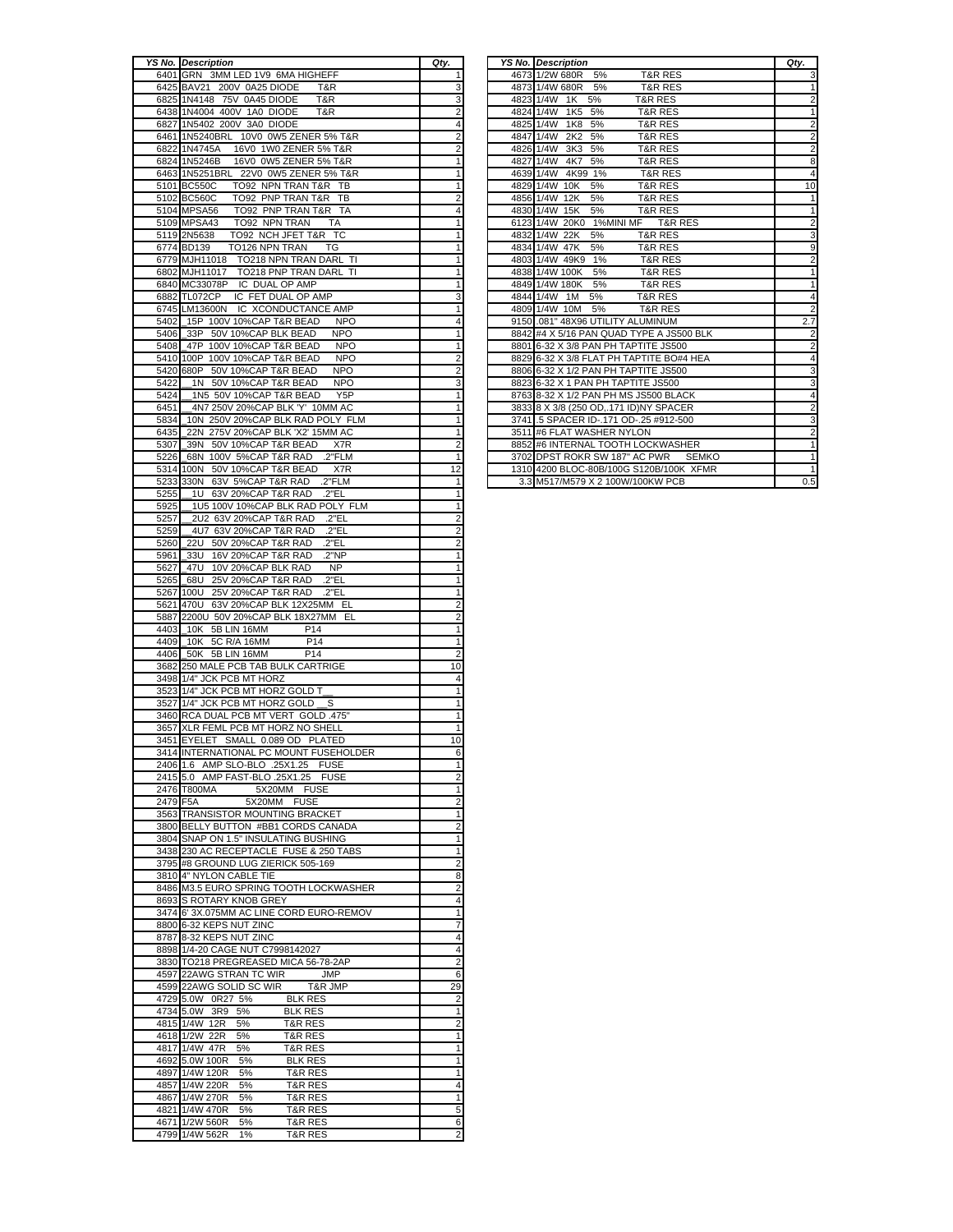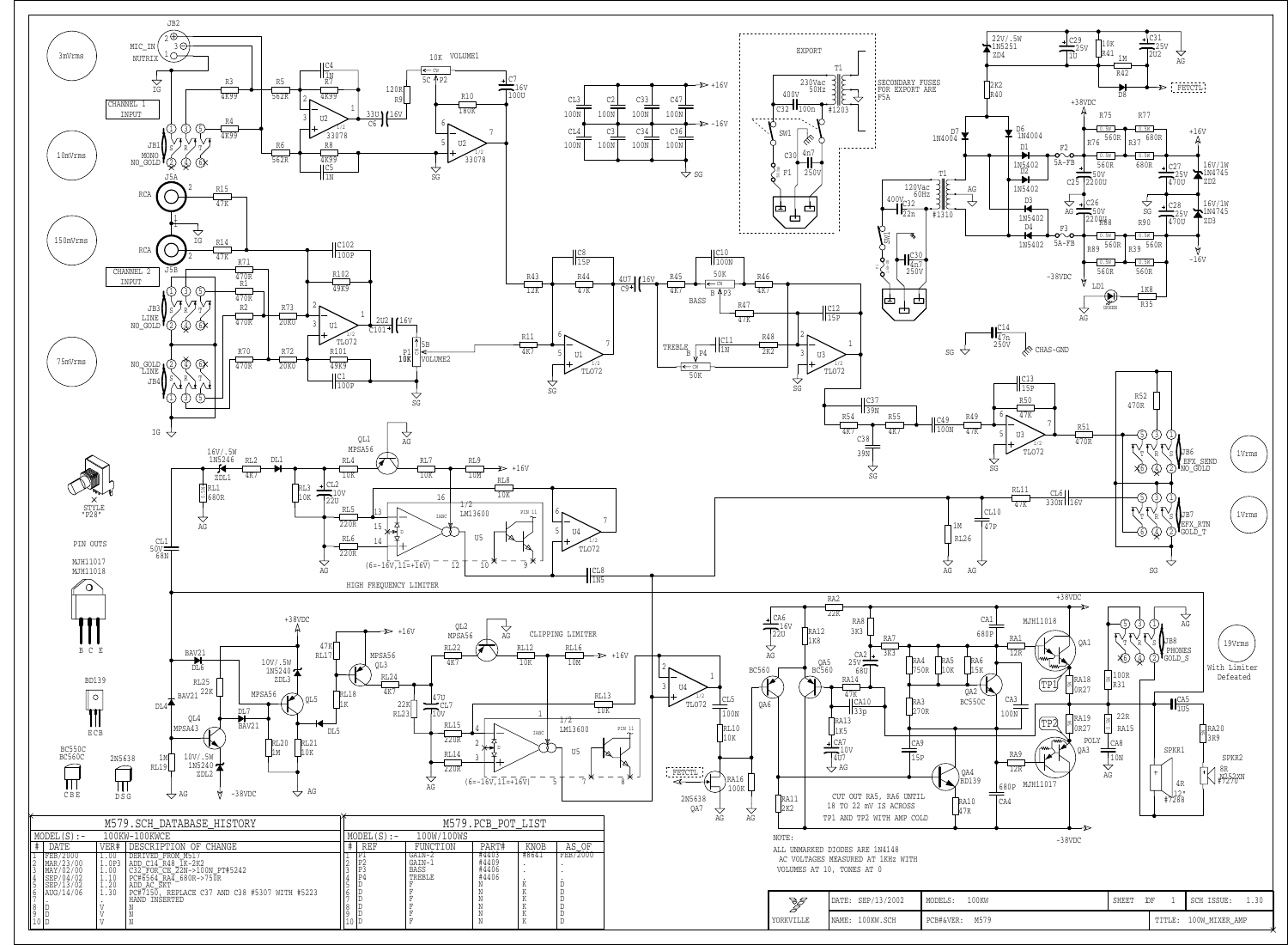



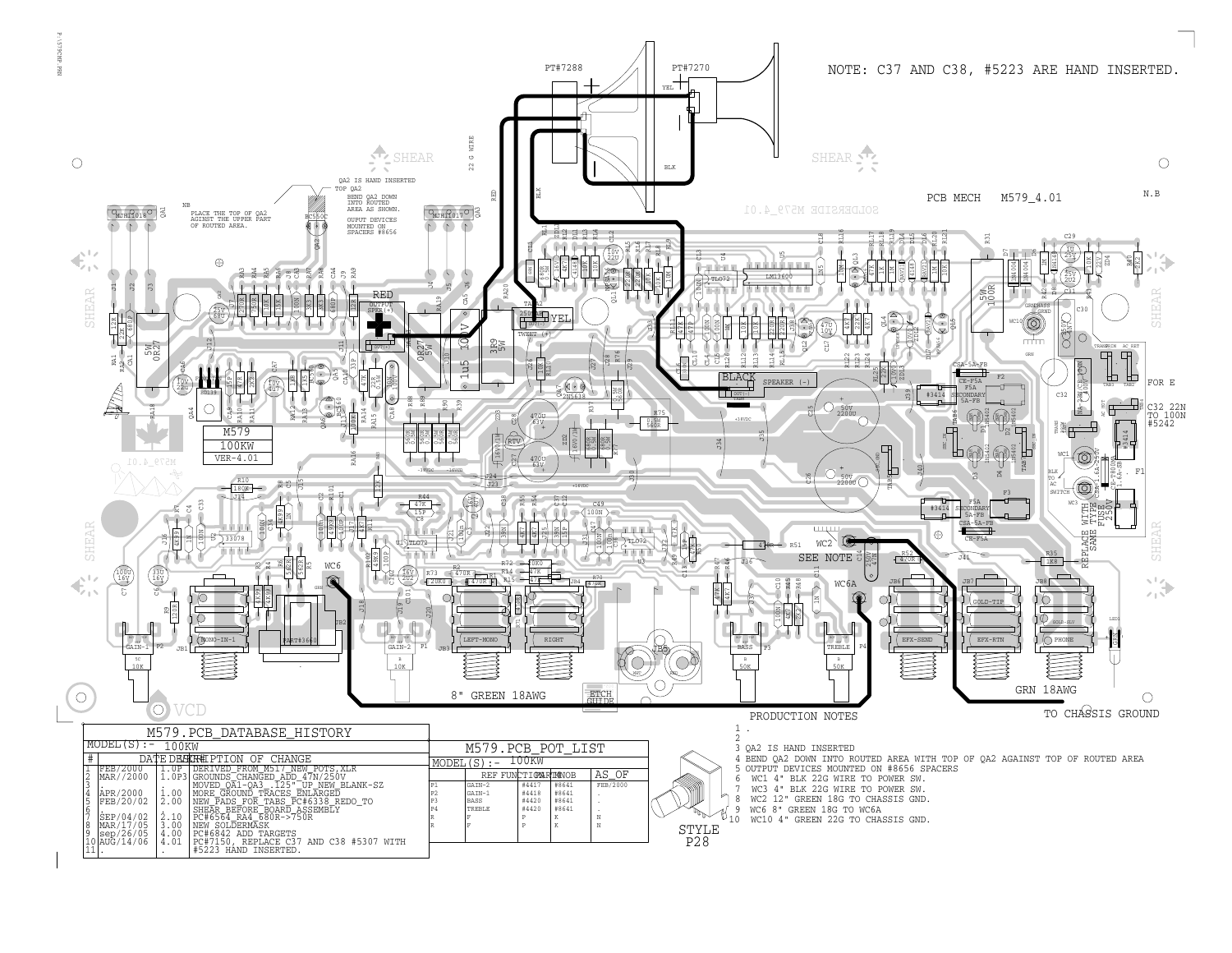

TOP OF CHASSIS